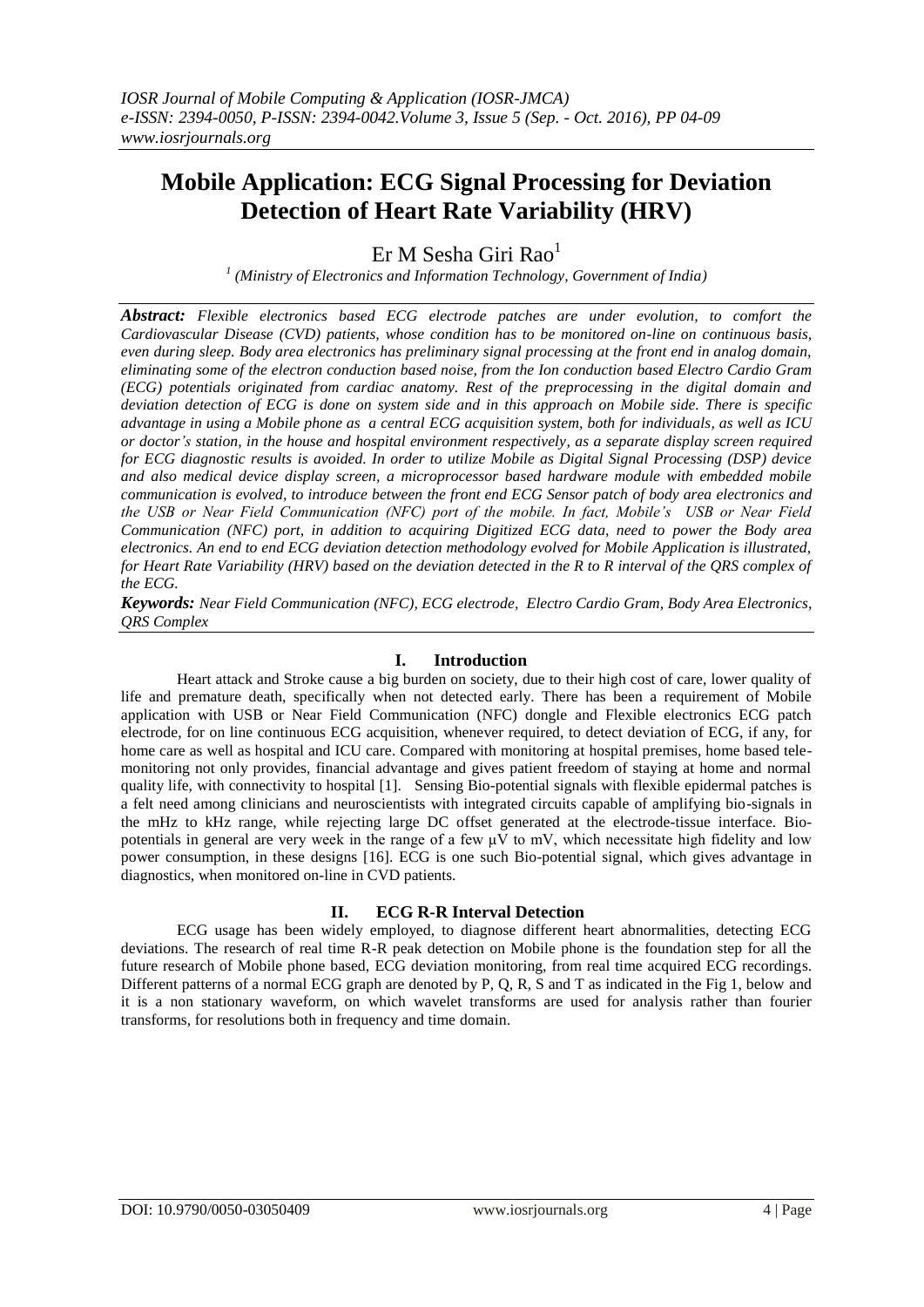

Since, wide range of heart diseases like Tachycardia, Bradycardia, Arythmia, Ishchemea etc are efficiently diagnosed utilizing the detected  $R - R$  interval, relevant  $R - R$  deviation algorithm is evovled. Practical results indicate, even primitive Mobile phones, do possess the computation power required for algorithms, to detect  $R - R$  peak interval in real time. Using  $R - R$  interval computed, acquiring digitized ECG on-line, via. Mobile phones at regular time stamped intervals, Heart Rate Variability (HRV) is computed, time stamping the values. A graph is plotted using these HRV values on the Y-axis and time intervals on X-axis. The high frequency part  $(1.8 - 4 \text{ Hz})$  of HRV corresponds to respiration and the low frequency part  $(0.4 - 1.5$ Hz) is related to vagus and cardiac sympathetic nerves. In the past, there has been reported correlation of reduced Heart Rate Variability (HRV) and the patient death. The Algorithm for R – R deviation detection and charting Heart Rate Variability (HRV) evolved is illustrated below, for applying subsequent to preprocessing ECG for noise, vander etc. Also in earlier publication [7] ECG waveform is segmented in to 410 Cubic Splines for wavelet transform analysis for deviation detection on systems.

ALGORITHMIC sequence for R- R interval deviation detection:

DIGITIZE ECG ( ) ;

RETURN ( $X_i = X_1, X_2, \dots \dots \dots \dots \dots \dots \dots \dots, X_i$ )  $\longrightarrow (1)$ Where  $i = 1,2,3, \dots$ --------------,i is the length of the digitized signal with a sampling  $i_1$ 

QRS COMPLEX\_CANDIDATE\_SETS\_OF\_ECG  $(X_1, X_2, \ldots, X_n, X_i)$ ;

RETURN ( X<sup>r</sup> , Xr+1, Xr+2, ------------------------, Xr+k ), -------------------------------- ------------------------,  $(X_{l}, X_{l+1}, X_{l+2}, -$ ----------------------------------,  $X_{N-C}$  > Threshold

Value

 $\rightarrow$  (2)

Where  $1 < r < l < N$  and  $X_{N-C}$  is the last value greater than the threshold and both  $X_{r+k+1}$  and  $X_{n-c+1}$  are less than the amplitude threshold.

DETECT\_QRS\_PEAK\_IN\_EACH\_WINDOW  $\Delta_W$  = 660 ms <  $\Delta_W$  < 1500 ms ( );

RETURN (R<sub>P</sub> Peak = Max value of R ( within a  $\Delta_w$ ) (3) Where  $P = No$  of Beats

DETECT AVERAGE R<sub>PEAK</sub> – R<sub>PEAK</sub> INTERVAL ( );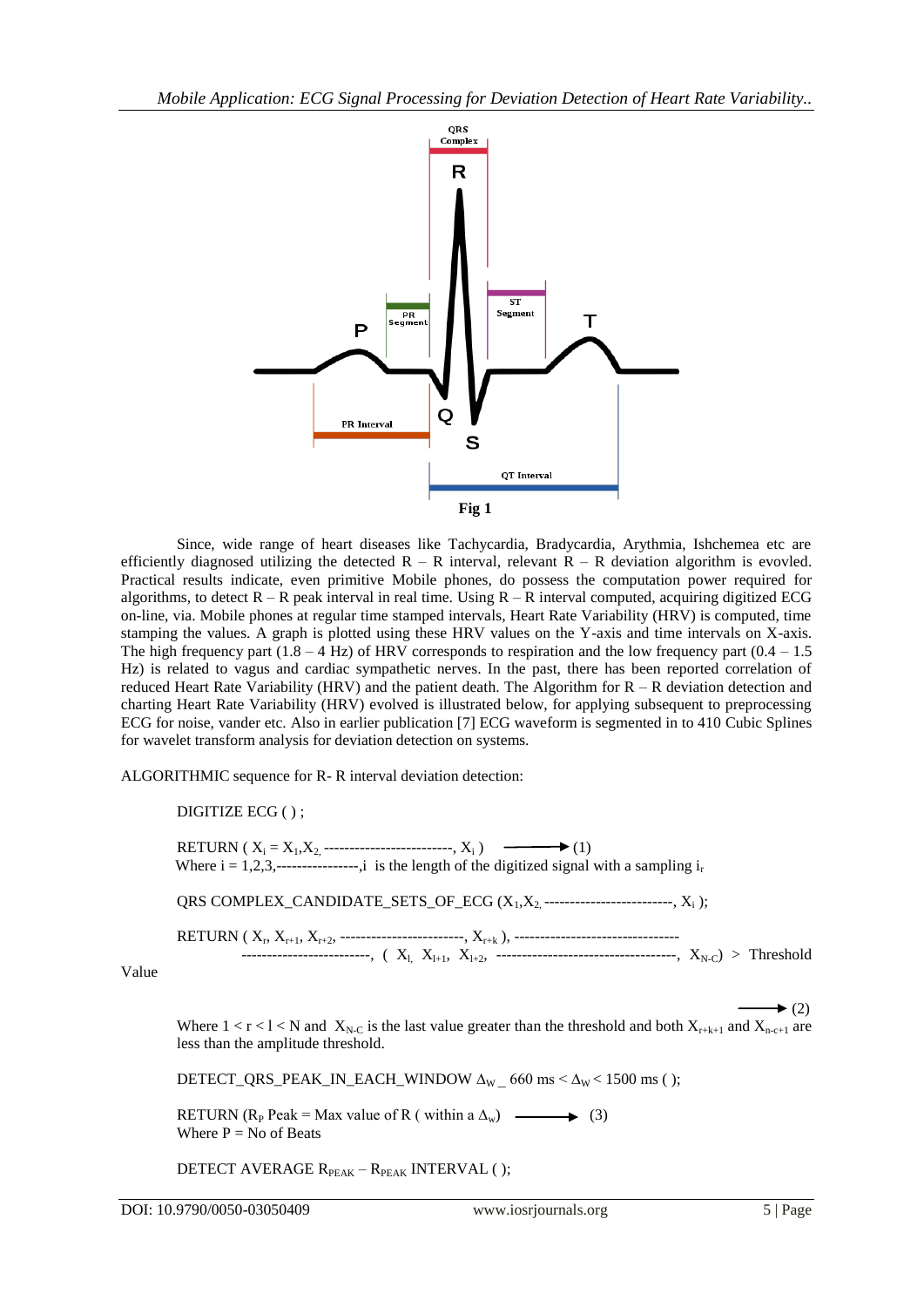## RETURN ( AVERAGE INTERVAL);

RETURN ( $R_{\text{AVERAGE INTERVAL}} = R1 + R2 + R3$  ---------------- $R_{P}/P$ );

COMPUTE HEART RATE VARIABILITY\_AT\_A\_TIME STAMP ( );

RETURN (  $1/(R1)$  AVERAGE INTERVAL - R2 AVERAGE INTERVAL / Time ), Time Stamp);

CHART HEART RATE VARIABILITY( );

RETURN (DISPLAY HRV vs TIME GRAPH);

If Hear Rate Variability (HRV) is high, Tachycardia is diagnosed and if low HRV, patients are diagnosed as Bradycardia patients.

## **III. Flexible ECG Electrode Sensor**

A gel free non contact [8] ECG sensor design that couples capacitively with skin [8] need to have a front end low noise TFT current mirror based differential amplifier, to make it work with the low power derived from Near Field Communication (NFC) RF source or USB port of the Mobile phone, autonomously as an epidermal device. Design exercise undertaken, earlier [4] is given below in Fig 2, which is used in the scheme of the present Mobile application for ECG processing. Designed values published [4] are given below in Table 1 below



**Fig 2** ( ECG Flexible Amplifier)

| M1, M6, M10, M17, M18 | 1500/25um         |
|-----------------------|-------------------|
| M2, M3, M19           | 3600/25um         |
| M8.M9                 | 7200/25um         |
| M11, M12              | $750/25 \mu m$    |
| M13,M14               | 1100/25um         |
| M15,M16               | 2200/25um         |
| M22.M23               | $600/25 \mu m$    |
| M21                   | 3000/25um         |
| R.C                   | $1K\Omega$ , 33pf |

**Table 1:** Designed W/L ratios of Thin Film Transistors, R and C values of Flexible ECG amplifier

# **IV. Hardware Scheme For USB Or Near Field Communication(NFC) Of Mobile Phone With Body Area Electronics**

A hardware dongle is required to be connected to Mobile phone, in order to acquire digitized analog ECG from Flexible body area electronics. Block diagram of the hardware design is indicated below in Fig 3. Embedding codified algorithm for Digitization of Analog ECG from Flexible ECG sensor for sending data via. Near Field Communication (NFC) /USB , for R-R deviation or interval detection of QRS complex of ECG, to windows Mobile phone illustrated above in section II, is using the available Integrated Development Environment (IDE) µ Vision 5.0, for compiling and linking to generate binary image and to convert into HEX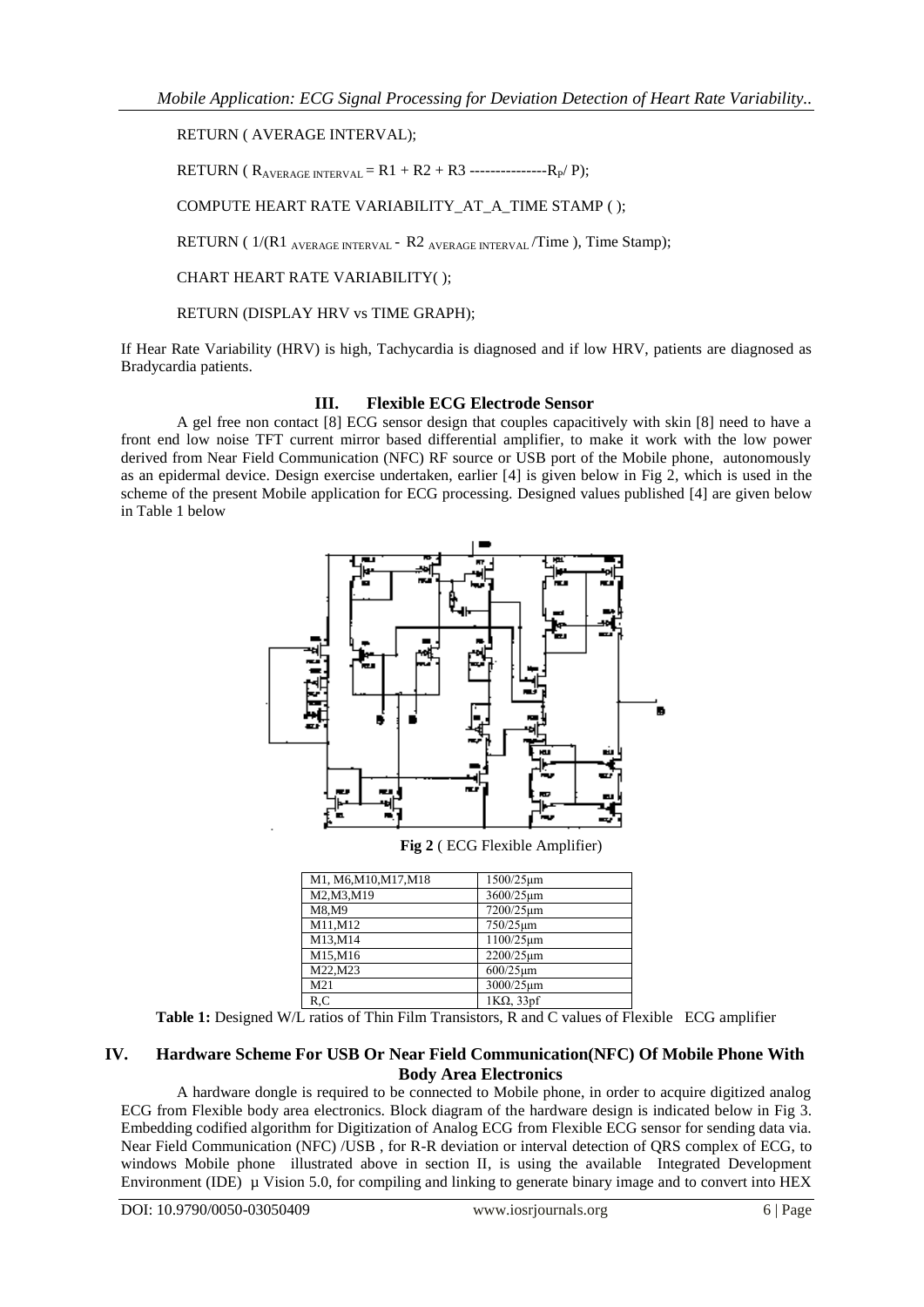file for burning the PROM of the processor. The generated HEX file is downloaded using Magic Flash software tool and it"s Microprocessor "s PROM burning board with ZIF socket. The windows mobile has to be 4G technology with Near Field Communication (NFC)/USB communication capabilities



**Fig 3** Block Diagram of Body Area Electronics Dongle for Mobile Phone Communication

# **V. ECG Dongle Communication With Mobile Using Near Field Communication (Nfc) Protocols**

These protocols implemented for Near Field Communication (NFC) with Mobile phone are downloaded to Body Area Electronics processor, using the tools, illustrated in the section III.

# **NFC Interface and Protocol:**

**Protocol Flow Top View:**

- ECG dongle NFC device shall be kept in Target mode initially and not generate an RF field and shall wait for a command from an Initiator mobile phone
- Mobile Phone's NFC device shall be in Initiator mode and select passive communication mode
- Mobile Phone"s NFC Initiator device shall test for external RF field presence and shall not activate their RF field, if an external RF field is detected
- If an external RF field is not detected, the Mobile NFC device shall activate its own RF field for the activation of target ECG dongle device
- Exchange commands and data responses between Mobile Phone and ECG dongle with the decided communication mode using transport data frames

## **Initial RF Collision Avoidance:**

- To initiate communication with the target device either in the active or the passive communication mode, a Mobile initiator device shall sense continuously for the presence of an external RF field.
- If no RF field is detected by the initiator, within the time frame  $T_{initial\ delay\ time (IDT)} + n \times T_{RF\ waiting\ time (RFW)}$ , then the initiator shall "switch on", it"s RF energy, else initiator shall restart Initial RF Collision Avoidance, where  $T_{IDT} > 4096/f_c$ ,  $T_{RFW} = 512/f_c$  and  $f_c = 13.56$  Mhz, 'n' is randomly generated number between 0 and 3
- Initial guard time between switching an RF field and start to send command or data frame,  $T_{\text{Initial RF guard}} > 5$ ms is maintained in the transmissions

## **Response RF Collision Avoidance:**

- Collision due to simultaneous response by more than one Target in the active communication mode, during activation, ECG devices send response, after a time of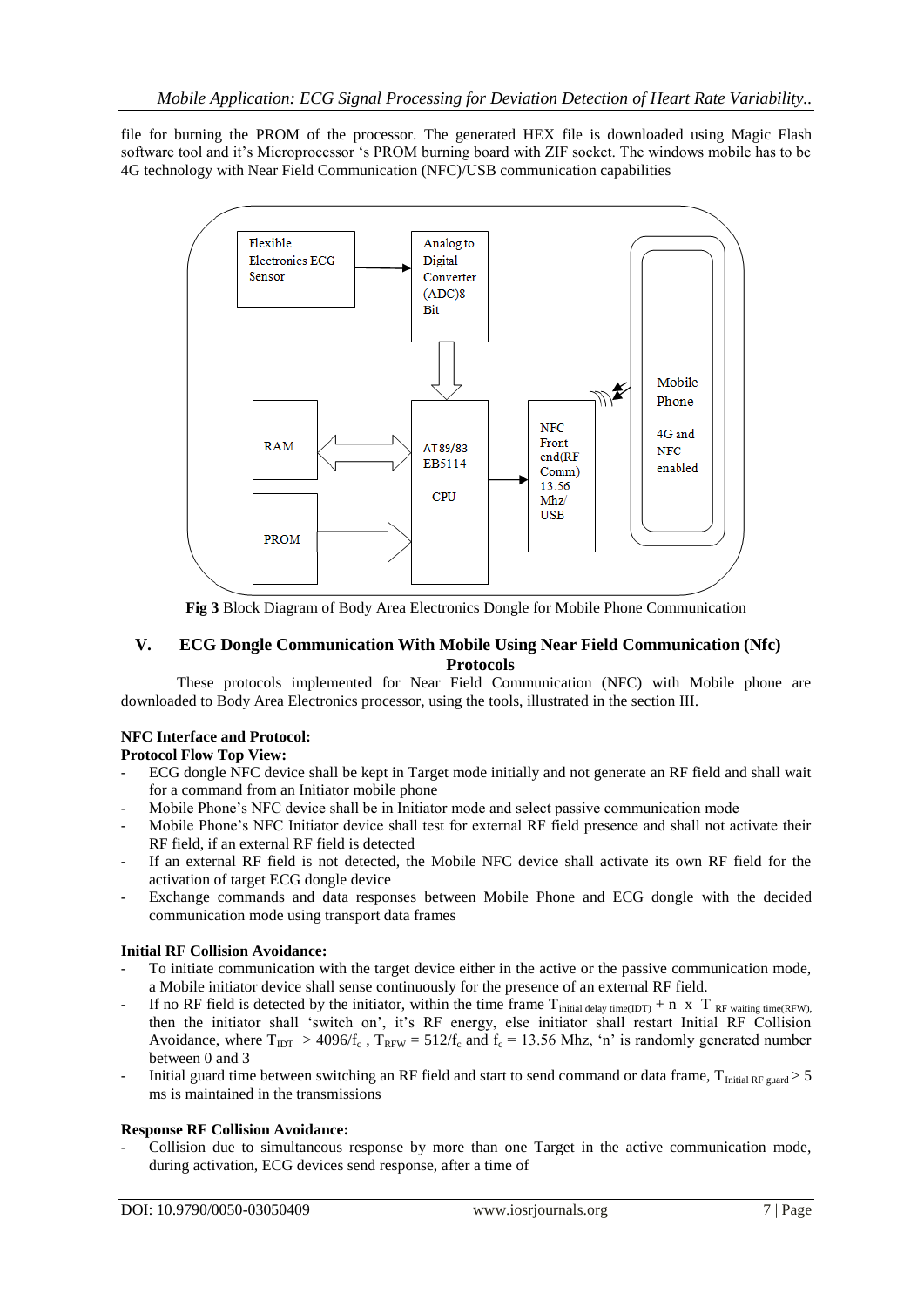$T_{ADT}$  + n x  $T_{RFW}$  +  $T_{ARFG}$ , where 768 /  $f_c \le T_{ADT} \le 2559/f_c$ 

 $T_{RFW} = 512/f_c$ , 'n' – Random Generated number between 0 and 3

 $T_{\text{Active RF}$  Guard Time  $1024/f_c$ 

## **Passive communication mode of ecg device:**

ECG dongle Initialization and Single Device Detection (SDD) is by sending hex "DA" in the following frame format shown in Fig 4 below, as a response to the Mobile Phone NFC Initiator

| <b>PREAMBLE</b> = $48$<br><b>Zeros</b> | $SYNC = 'B24D'$ | $\textbf{LENGTH} = 01$ | $\perp$ ECG DONGLE ID = 'DA' | <b>CYCLIC REDUNDANCY</b><br><b>CHECK</b> (CRC) |
|----------------------------------------|-----------------|------------------------|------------------------------|------------------------------------------------|
| <b>Fig 4. Frame Format</b>             |                 |                        |                              |                                                |

#### TRANSPORT OF ECG DIGITAL DATA

The ECG Digitized data of size 2 Kbit/sec using the following Transport Frame Format shown below in Fig 5 as specified in ISO/IEC 14443-3

| $LENGTH =$<br><b>START BYTE =</b><br>CMD 1<br>`F0'<br>255 | $\mathbf{v}$<br>CMD <sub>2</sub><br>$\mathbf{A}_1$ | $-$<br>------<br>$\boldsymbol{\Lambda}$<br>--- | $\mathbf{v}$<br>CRC<br>-------<br>- Ar<br>$\sim$ $\sim$ |
|-----------------------------------------------------------|----------------------------------------------------|------------------------------------------------|---------------------------------------------------------|
|-----------------------------------------------------------|----------------------------------------------------|------------------------------------------------|---------------------------------------------------------|

|  |  |  | Fig 5. Frame Format for Transportation and Exchange of Data |  |
|--|--|--|-------------------------------------------------------------|--|
|--|--|--|-------------------------------------------------------------|--|

Where

| CMD1            | CMD <sub>2</sub> | Definition                           |
|-----------------|------------------|--------------------------------------|
| $^{\circ}$ D4'  | 06'              | Data Exchange Protocol Request       |
|                 |                  | (Sent by Mobile Phone Initiator NFC) |
| $^{\circ}$ D.5' | $^{\circ}07'$    | Date Exchange Protocol Response      |
|                 |                  | (Sent by ECG NFC Device)             |
| $^{\circ}$ D4'  | $^{\circ}08$     | Deselect Request                     |
|                 |                  | (Sent by Mobile Phone Initiator NFC) |
| $^{\circ}$ D5'  | $^{\circ}09'$    | <b>Deselect Response</b>             |
|                 |                  | (Sent by ECG NFC Device)             |
| $^{\circ}$ D4'  | 0A               | <b>Release Request</b>               |
|                 |                  | (Sent by Mobile Phone Initiator NFC) |
| $^{\circ}$ D5'  | $^{\circ}$ 0 B   | Release Response                     |
|                 |                  | (Sent by ECG NFC Device)             |
|                 |                  |                                      |

The Cyclic Redundancy Check (CRC) is calculated by the following polynomial with a present value of 6363

Polynomial G (X) =  $X^{16} + X^{12} + X^5 + 1$ . At the end of the calculation presented without inversion

ECG dongle NFC device, which work in Single Device Detection (SDD) mode, communicate ECG data against Data Exchange Protocol Request of the Mobile NFC Device and Responds with ECG Digitized sample's data frame, in it's Data Exchange Protocol Response.

#### **VI. Conclusion**

The present algorithm is for detecting ECG deviation for diagnosing Tachycardia and Bradycarida and is extendable to first derivatives and second derivatives of the QRS complex depending on Heart Rate Variability"s (HRV) accuracy required for further diagnosis, on Mobile based systems. NFC communication indicated at present is passive mode communication in the above algorithms and further extendable to active mode, depending on requirement of other ECG Diagnostics. As the research proceeds further, the ECG sensor dongle can be made IoT device.

#### **Acknowledgement**

Author would like to thank Jodhpur National University, India for allowing the work and support and Centre for Flexible Electronics at IIT Kanpur, whose discussions helped while coordinating with the Centre, as part of his duties.